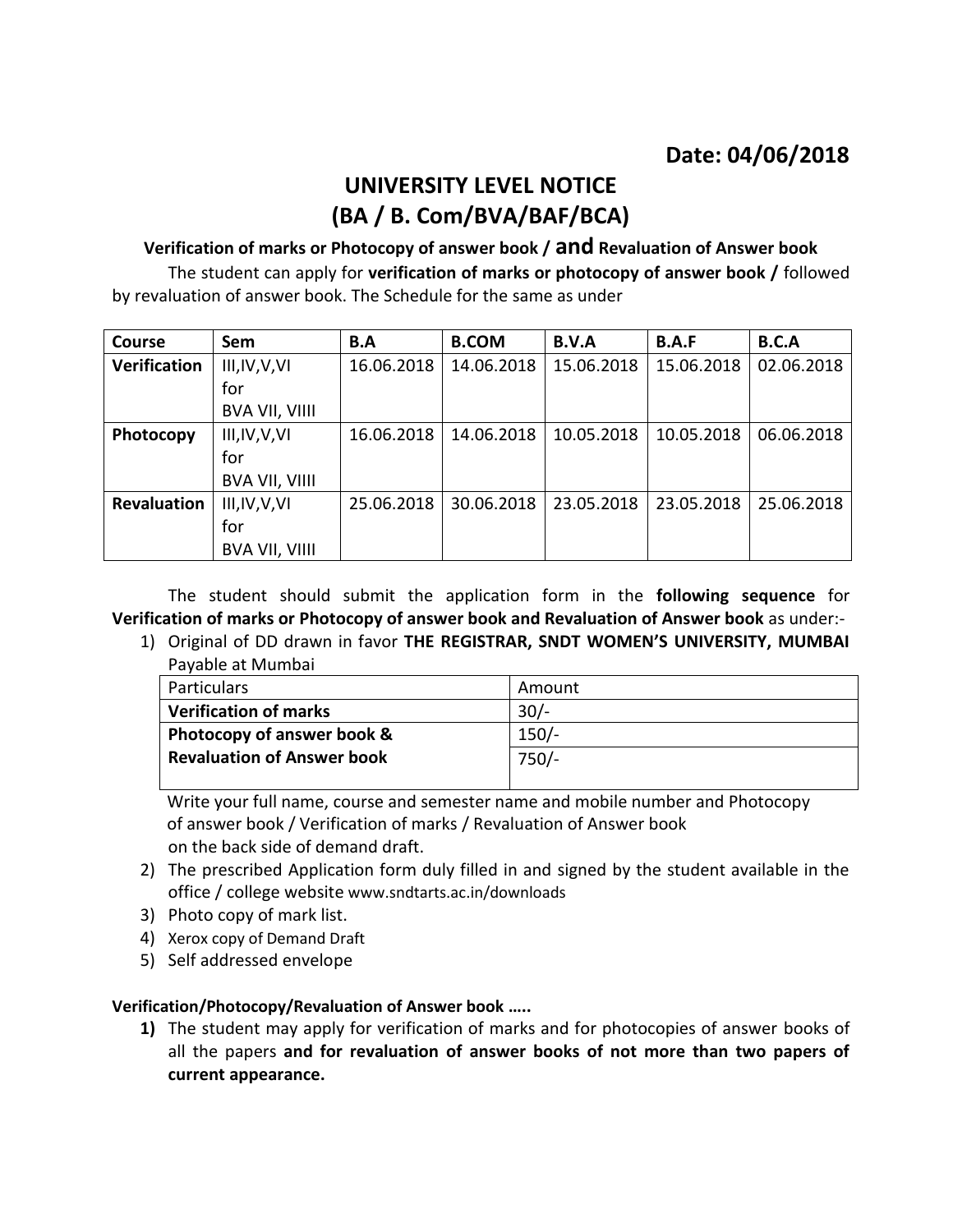2) The students are permitted to directly apply for either verification or for photocopy/ revaluation of answer book. Students can apply in prescribed proforma for either one or all of the above within 15 days from the declaration of results enclosing therewith the following documents. Students, who desire to apply for revaluation, may do so within 15 days from the date of receipt of photocopy. They can also apply for revaluation directly without applying for photocopy of the answer book/s.

i) Photocopy of mark sheet

ii) Photocopy of Payment receipt

iii) Self addressed envelope

The photocopy of answer books and/or the result of the verification/revaluation will be send **Strictly** by **Register Post only** to **The Director, Board of Examination and Evaluation, Pariksha Bhavan. SNDT Women's University, Juhu Road, Santacruz (West), Mumbai-400049 (Contact No.-B.A, B.COM, BAF, BVA-0226611595, BCA-02226615985)**

(Dr. Anand G. Jumle) Principal

**P.T.O**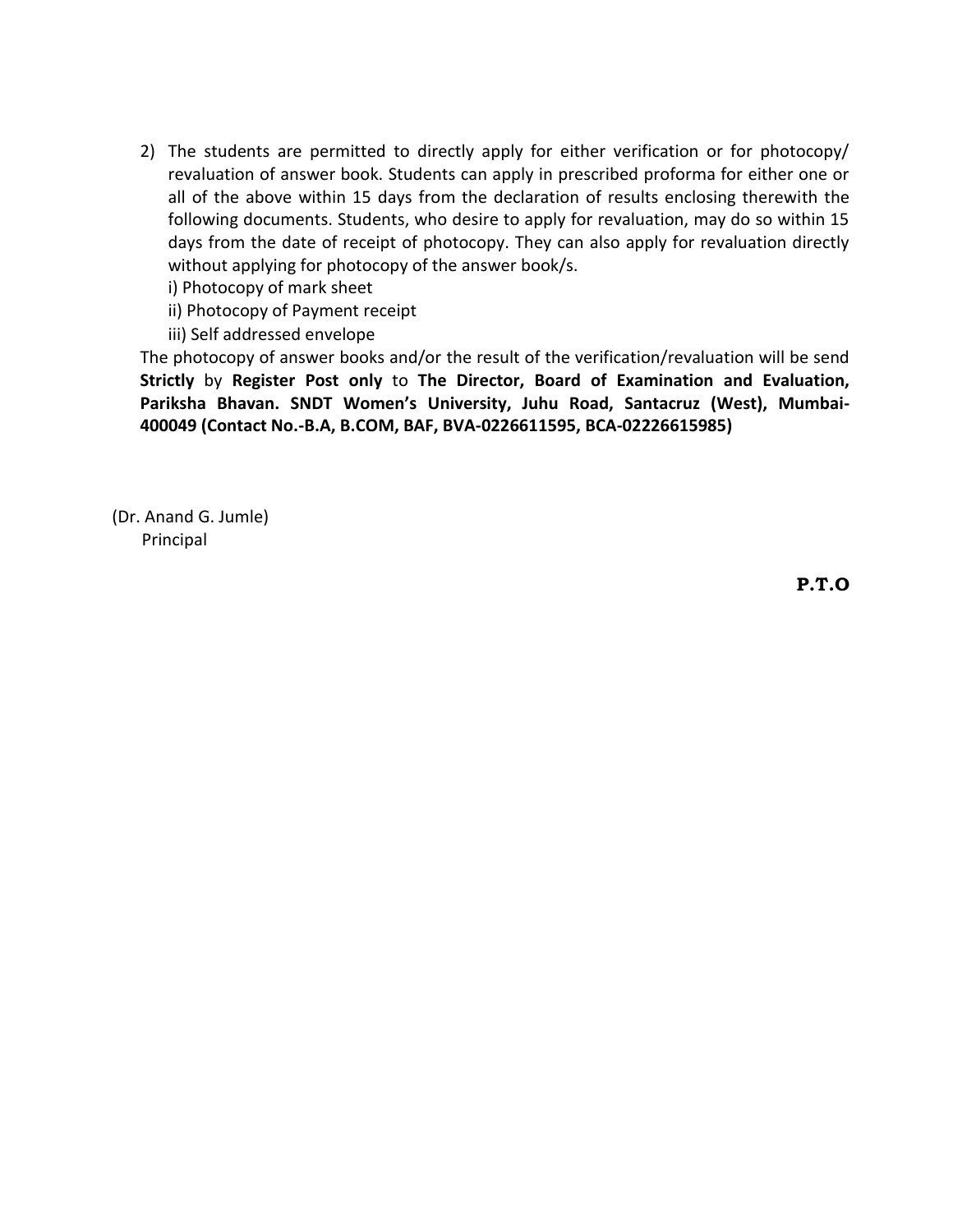

# **SHREEMATI NATHIBAI DAMODAR THACKERSEY WOMEN'S UNIVERSITY**

**Pariksha Bhavan, Sir Vithaldas Vidyavihar, Juhu Road, Santacruz (W),**

**Mumbai – 400 049.**

**[www.sndt.ac.in](http://www.sndt.ac.in/)**

#### **(For Accounts Department Only)**

**Rs.\_\_\_\_\_\_ \_\_\_\_\_ Receipt No. : \_\_\_\_\_\_\_\_\_\_\_\_\_\_\_\_\_\_ Date : \_\_\_\_\_\_\_\_\_\_\_\_\_\_\_**

**To, The Controller of Examinations, S.N.D.T. Women's University, Mumbai – 400 049.**

**Subject : - Verification / Photocopy / Revaluation**

#### **Sir / Madam,**

**I, the undersigned desire to apply for verification of marks/photocopy / revaluation of answerbook(s) of the following subject(s)/paper(s). The details of the examination are as under.**

| Name of the Student<br>(Block Letters) |           |  |
|----------------------------------------|-----------|--|
| <b>Address with Pin Code</b>           |           |  |
| & Contact No.                          |           |  |
| <b>Appeared for Examination</b>        | $\cdot$ : |  |
| Month & Year                           |           |  |
| Seat no.                               |           |  |
| <b>Centre Code.</b>                    |           |  |
| <b>Centre Name</b>                     |           |  |

| Sr.<br>No. | Code no. of<br>Subject/ Paper | Name of the Subject/Paper | Marks<br>obtained |
|------------|-------------------------------|---------------------------|-------------------|
| 01         |                               |                           |                   |
| 02         |                               |                           |                   |
| 03         |                               |                           |                   |
| 04         |                               |                           |                   |
| 05         |                               |                           |                   |
| 06         |                               |                           |                   |

**( The student may apply for verification of marks and for photocopies of answerbooks of all the papers and for revaluation of answerbooks of not more than two papers of current appearance. )**

Forwarded through Principal with College Stamp Signature of the Candidate

|       | Signature of the Candidate |  |
|-------|----------------------------|--|
| (Name |                            |  |